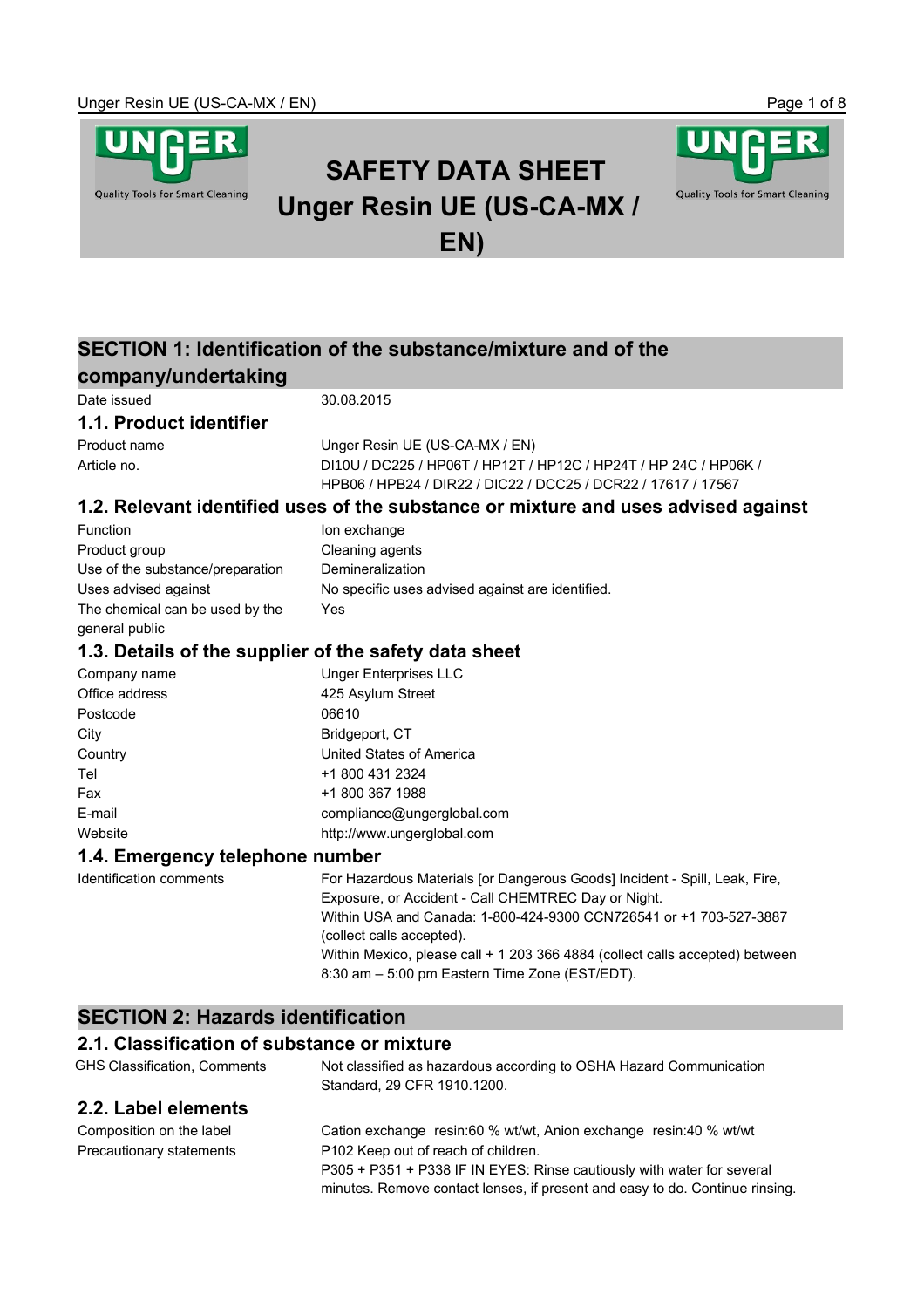P337 + P313 If eye irritation persists: Get medical advice/attention.

### **2.3. Other hazards**

Physico-chemical effects Spilled resin is a slipping hazard. Health effects **Resin can cause eye and skin irritations**, avoid eye and skin contact. Environmental effects Cf. section 12 for information on ecology. Symptoms and effects of potential misuse No information required.

# **SECTION 3: Composition/information on ingredients**

| 3.2. Mixtures              |                                                                                                                                                                                                                                                                                                                      |                                           |            |
|----------------------------|----------------------------------------------------------------------------------------------------------------------------------------------------------------------------------------------------------------------------------------------------------------------------------------------------------------------|-------------------------------------------|------------|
| <b>Substance</b>           | <b>Identification</b>                                                                                                                                                                                                                                                                                                | <b>Classification</b>                     | Contents   |
| Cation exchange resin (US) | CAS no.: 69011-18-3<br>Synonyms: Ethylethenylbenzene,<br>ethenylbenzene,<br>diethenylbenzene polymer,<br>methanaminium N,N,N-trimethyl<br>hydroxide<br>IUPAC name: Benzene,<br>diethenyl-, polymer with<br>ethenylbenzene and<br>ethenylethylbenzene,<br>chloromethylated, trimethylamine-<br>quaternized, hydroxide | Eye Irrit. 2; H319                        | 60 % wt/wt |
| Anion exchange resin (US)  | CAS no.: 69011-20-7<br>Synonyms: Ethylbenzene,<br>ethylethenylbenzene,<br>diethenylbenzene polymer,<br>sulfonated<br>IUPAC name: Benzene,<br>diethenyl-, polymer with<br>ethenylbenzene and<br>ethenylethylbenzene, sulfonated                                                                                       | Skin Irrit. 2; H315<br>Eye Irrit. 2; H319 | 40 % wt/wt |
| Description of the mixture | Spherical particles 0,2-0,4 mm. Solid. Amber. 0% of the mixture consists of<br>ingredients(s) of unknown toxicity.                                                                                                                                                                                                   |                                           |            |

### **SECTION 4: First aid measures**

### **4.1. Description of first aid measures**

| General                    | Place unconscious person on the side in the recovery position and ensure                           |
|----------------------------|----------------------------------------------------------------------------------------------------|
|                            | breathing can take place. If medical advice is needed, have product container<br>or label at hand. |
| Inhalation                 | Due to the physical form the risk of inhalation is minimal. IF INHALED: Move                       |
|                            | into fresh air and keep at rest.                                                                   |
| Skin contact               | Wash skin with soap and water.                                                                     |
| Eye contact                | Immediately flush with plenty of water for up to 15 minutes. Remove any                            |
|                            | contact lenses and open eyelids widely. If irritation persists: Seek medical                       |
|                            | attention and bring along these instructions.                                                      |
| Ingestion                  | Immediately rinse mouth and drink plenty of water (7-10 fl. oz.). Never give                       |
|                            | liquid to an unconscious person. DO NOT INDUCE VOMITING! If medical                                |
|                            | advice is needed, have product container or label at hand.                                         |
|                            | 4.2. Most important symptoms and effects, both acute and delayed                                   |
| Acute symptoms and effects | Cf. section 11.1 - information on toxicological effects.                                           |
|                            | 4.3. Indication of any immediate medical attention and special treatment needed                    |

Specific details on antidotes Decontamination, symptomatic treatment. No special antidote known.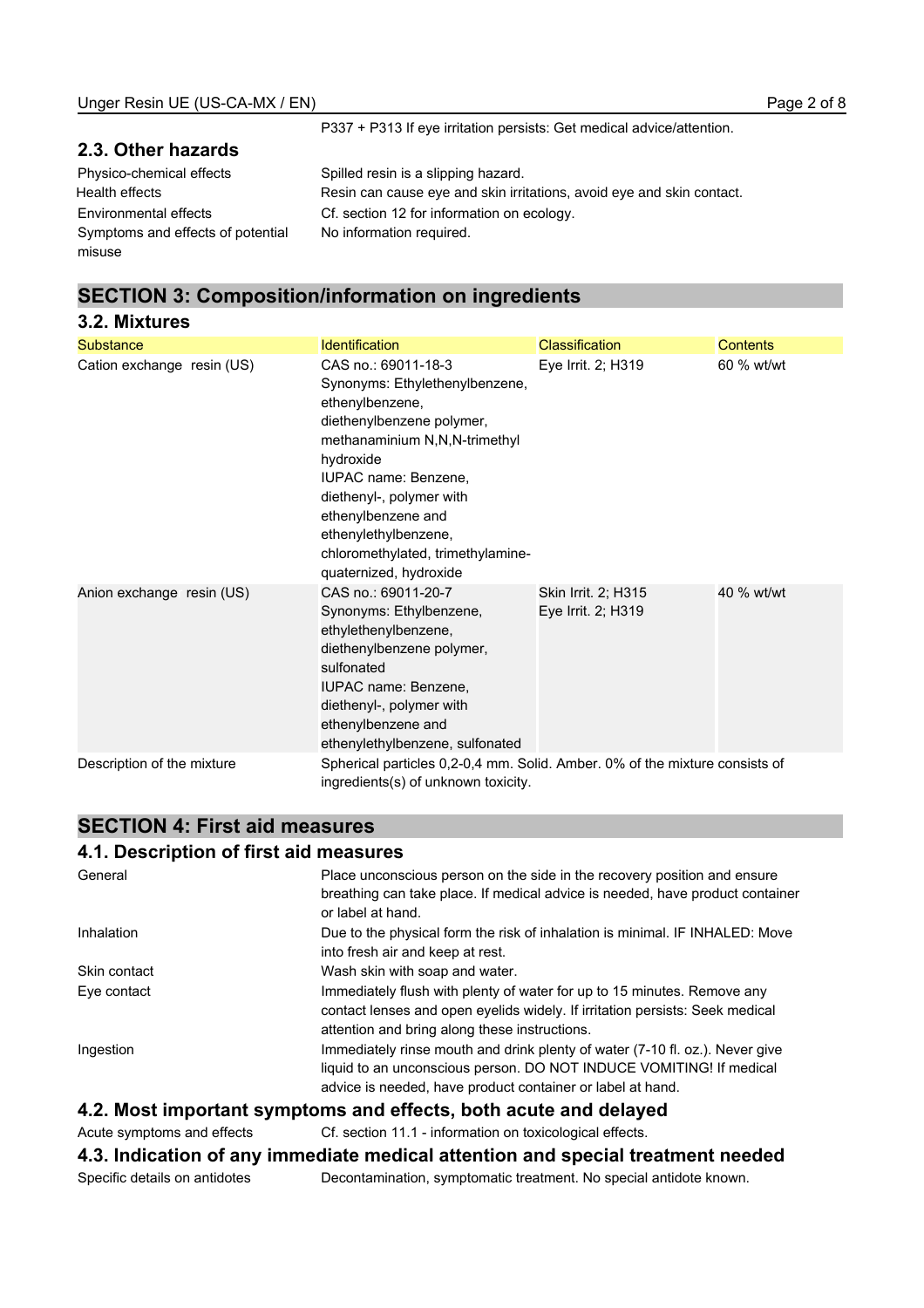### **SECTION 5: Firefighting measures 5.1. Extinguishing media** Suitable extinguishing media Product doesn't ignite. Use fire-extinguishing media appropriate for surrounding materials. Improper extinguishing media Water jet. **5.2. Special hazards arising from the substance or mixture** Fire and explosion hazards This product is not flammable. Hazardous combustion products Carbon dioxide (CO2). Carbon monoxide (CO). Hydrocarbons. Organic decomposition products. Sulfur dioxide (SO2). Sulfur trioxide (SO3). **5.3. Advice for firefighters** Personal protective equipment In case of inadequate ventilation wear respiratory protection. Use personal protective equipment as required. **SECTION 6: Accidental release measures 6.1. Personal precautions, protective equipment and emergency procedures** General measures **Avoid dust formation.** Avoid contact with eyes and skin. Personal protection measures Ensure suitable personal protection (including respiratory protection) during removal of spillages in a confined area. Hazardous combustion products Cf. section 5 **6.1.2. For emergency responders** For emergency responders In case of inadequate ventilation wear respiratory protection. Use personal protective equipment as required. **6.2. Environmental precautions** Environmental precautionary measures Avoid discharge into drains, water courses or onto the ground. **6.3. Methods and material for containment and cleaning up** Cleaning method Sweepup or pickup with an industrial vacuum cleaner, store in closed container for disposal. **6.4. Reference to other sections** Other instructions Cf. section 8 for personal protection, and section 13 for waste disposal. **SECTION 7: Handling and storage 7.1. Precautions for safe handling** Handling Observe good chemical hygiene practices. Avoid contact with eyes and prolonged skin contact. Avoid eating, drinking and smoking when using the product. **7.2. Conditions for safe storage, including any incompatibilities** Storage Store at moderate temperatures in dry, well ventilated area. **Conditions for safe storage** Requirements for storage rooms and vessels Storage in gateways, passages, stairways, hallways open to public, roofs, attics, cellars and workrooms is not advisable. Advice on storage compatability No incompatibilities known. **7.3. Specific end use(s)** Recommendations Cf. section 1.2

# **SECTION 8: Exposure controls/personal protection**

# **8.1. Control parameters**

### **DNEL / PNEC**

| Recommended monitoring | NIOSH 0500: Total particulates not otherwise regulated. |
|------------------------|---------------------------------------------------------|
| procedures             | OSHA PV2121: Gravimetric determination.                 |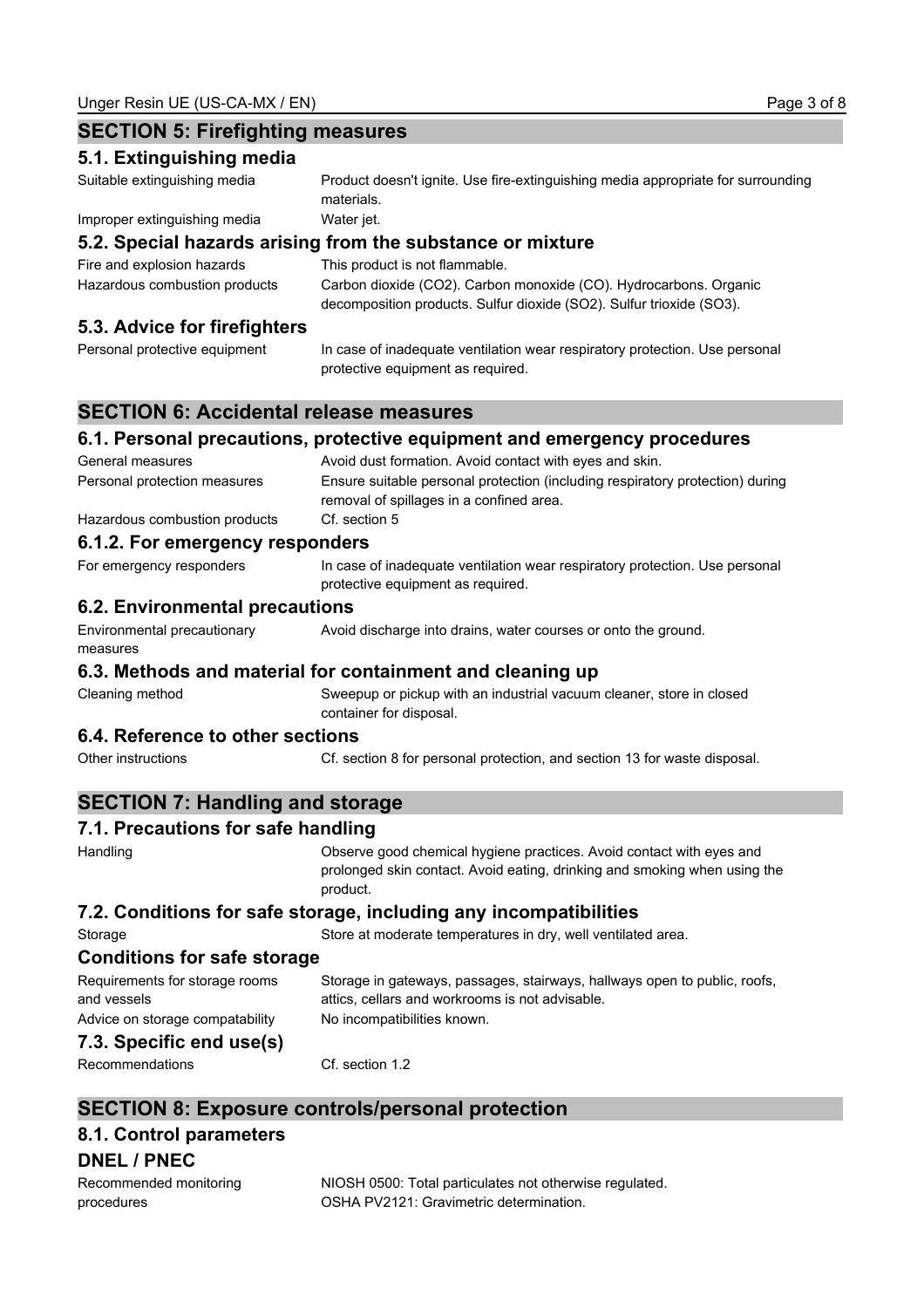## **8.2. Exposure controls**

# **Precautionary measures to prevent exposure**

| Organizational measures to prevent<br>exposure | Thoroughly clean hands, forearms, and face after handling of the product,<br>before eating, drinking and lavatory use, and at the end of the work shift.                                                                |
|------------------------------------------------|-------------------------------------------------------------------------------------------------------------------------------------------------------------------------------------------------------------------------|
| Technical measures to prevent                  | Use engineering controls to reduce air contamination to permissible exposure                                                                                                                                            |
| exposure                                       | level.                                                                                                                                                                                                                  |
| <b>Respiratory protection</b>                  |                                                                                                                                                                                                                         |
| Respiratory protection                         | Under normal conditions of use respiratory protection should not be required.<br>In case of inadequate ventilation or risk of inhalation of dust, use suitable<br>respiratory equipment with particle filter (type P2). |
| <b>Hand protection</b>                         |                                                                                                                                                                                                                         |
| Hand protection                                | For prolonged or repeated skin contact use suitable protective gloves.                                                                                                                                                  |
| Eye / face protection                          |                                                                                                                                                                                                                         |
| Eye protection                                 | Wear approved chemical safety goggles where eye exposure is reasonably<br>probable.                                                                                                                                     |
| <b>Skin protection</b>                         |                                                                                                                                                                                                                         |
| Skin protection (except hands)                 | Generally regular work clothing sufficient.                                                                                                                                                                             |
| Hygiene / Environmental                        |                                                                                                                                                                                                                         |
| Specific hygiene measures                      | No specific hygiene procedures noted, but good personal hygiene practices<br>are always advisable. When using do not eat, drink or smoke. Wash at the                                                                   |

end of each work shift and before eating, smoking and using the toilet.

# **SECTION 9: Physical and chemical properties**

# **9.1. Information on basic physical and chemical properties**

|                                   | 9.1. Information on basic priysical and chemical proper |
|-----------------------------------|---------------------------------------------------------|
| Physical state                    | Spherical particles 0,2-0,4 mm. Solid.                  |
| Colour                            | Amber.                                                  |
| Odour                             | Almost odourless.                                       |
| Comments, pH (as supplied)        | No data recorded.                                       |
| pH (aqueous solution)             | Value: 6-8                                              |
|                                   | Method of testing: aqueous suspension                   |
| Comments, Melting point / melting | No data recorded.                                       |
| range                             |                                                         |
| Comments, Boiling point / boiling | No data recorded.                                       |
| range                             |                                                         |
| Flash point                       | Value: $> 230$ °C                                       |
| Comments, Flash point             | Dry product beginning to inflame                        |
| Comments, Evaporation rate        | No data recorded.                                       |
| Flammability (solid, gas)         | No data recorded.                                       |
| Comments, Vapour pressure         | No data recorded.                                       |
| Comments, Vapour density          | No data recorded.                                       |
| Specific gravity                  | Value: 1,2 g/cm <sup>3</sup>                            |
|                                   | Test temperature: 20 °C                                 |
| Solubility in water               | Unlimited miscible                                      |
| Spontaneous combustability        | Value: $>$ 500 $^{\circ}$ C                             |
| Comments, Decomposition           | No data recorded.                                       |
| temperature                       |                                                         |
| Comments, Viscosity               | No data recorded.                                       |
| <b>Explosive properties</b>       | Not explosive                                           |
| Oxidising properties              | Not oxidizing                                           |
| 9.2. Other information            |                                                         |
| Softening point                   | Comments: No data available                             |
| Content Of Voc                    | Comments: No data available                             |
|                                   |                                                         |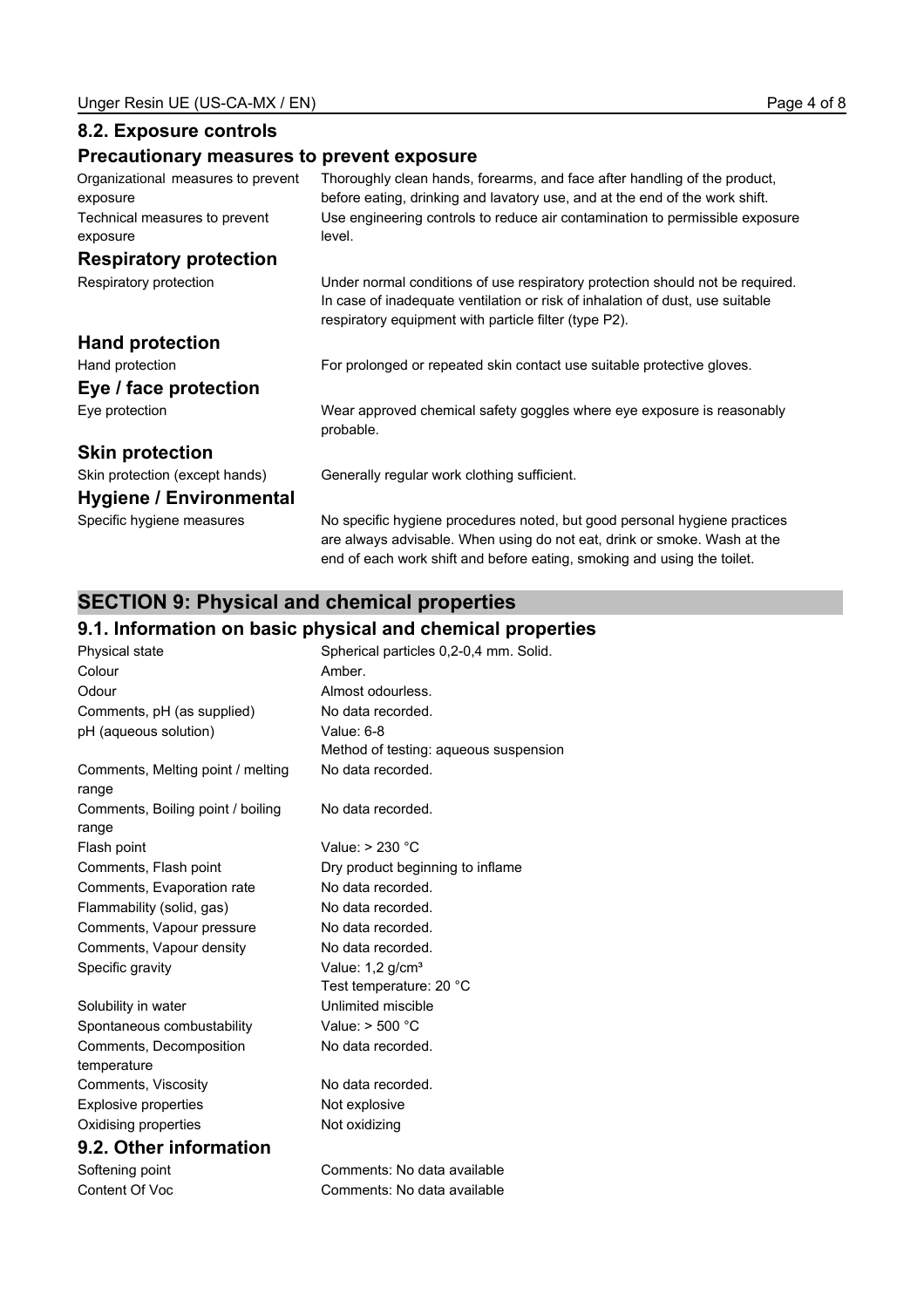### **Physical hazards**

Comments, Particle size No data recorded.

| <b>SECTION 10: Stability and reactivity</b> |                                                                                                             |
|---------------------------------------------|-------------------------------------------------------------------------------------------------------------|
| 10.1. Reactivity                            |                                                                                                             |
| Reactivity                                  | Stable in normal conditions.                                                                                |
| 10.2. Chemical stability                    |                                                                                                             |
| Stability                                   | Stable under normal temperature conditions and recommended use.                                             |
| 10.3. Possibility of hazardous reactions    |                                                                                                             |
| Possibility of hazardous reactions          | No hazardous reactions under regular storage and handlings conditions known.                                |
| 10.4. Conditions to avoid                   |                                                                                                             |
| Conditions to avoid                         | Heating.                                                                                                    |
| 10.5. Incompatible materials                |                                                                                                             |
| Materials to avoid                          | Strong oxidising substances.                                                                                |
| 10.6. Hazardous decomposition products      |                                                                                                             |
|                                             | ttamaalana daaannaaliisa oo dhata Tiraarat daaannaaliisa oo qoolmatica oo mid Kanata qodaan qoddaa qod alla |

Hazardous decomposition products Thermal decomposition or combustion may liberate carbon oxides and other toxic gases or vapours. Carbon monoxide (CO). Carbon dioxide (CO2). Nitrous gases (NOx). Sulphurous gases (SOx). Organic decomposition products.

## **SECTION 11: Toxicological information**

### **11.1. Information on toxicological effects**

## **Potential acute effects**

| Inhalation                          | No specific health warnings noted.                                                                                                                                                                                               |
|-------------------------------------|----------------------------------------------------------------------------------------------------------------------------------------------------------------------------------------------------------------------------------|
| Skin contact                        | No specific health warnings noted. Prolonged contact may cause redness and<br>irritation.                                                                                                                                        |
| Eye contact                         | No specific health warnings noted. Prolonged contact may cause redness<br>and/or tearing.                                                                                                                                        |
| Ingestion                           | No specific health warnings noted. The product causes irritation of mucous<br>membranes and may cause abdominal discomfort if swallowed. Ingestion may<br>cause irritation of the gastrointestinal tract, vomiting and diarrhea. |
| Aspiration hazard                   | Depending on the product's properties - solid spherical particles of 0.2-0.4<br>mm - aspiration is technically not feasible.                                                                                                     |
| Delayed effects / repeated exposure |                                                                                                                                                                                                                                  |

| Sensitisation          | No specific health warnings noted.                 |
|------------------------|----------------------------------------------------|
| STOT-single exposure   | No data available, probably no subchronic toxicity |
| STOT-repeated exposure | No data available, probably no chronic toxicity    |

### **Carcinogenic, Mutagenic or Reprotoxic**

| Carcinogenicity        | No specific health warnings noted. |
|------------------------|------------------------------------|
| Mutagenicity           | No specific health warnings noted. |
| Teratogenic properties | No specific health warnings noted. |
| Reproductive toxicity  | No specific health warnings noted. |

# **SECTION 12: Ecological information**

### **12.1. Toxicity**

### **12.2. Persistence and degradability**

### Persistence and degradability The product is not biodegradable.

### **12.3. Bioaccumulative potential**

#### Bioaccumulative potential The product is not bioaccumulating.

### **12.4. Mobility in soil**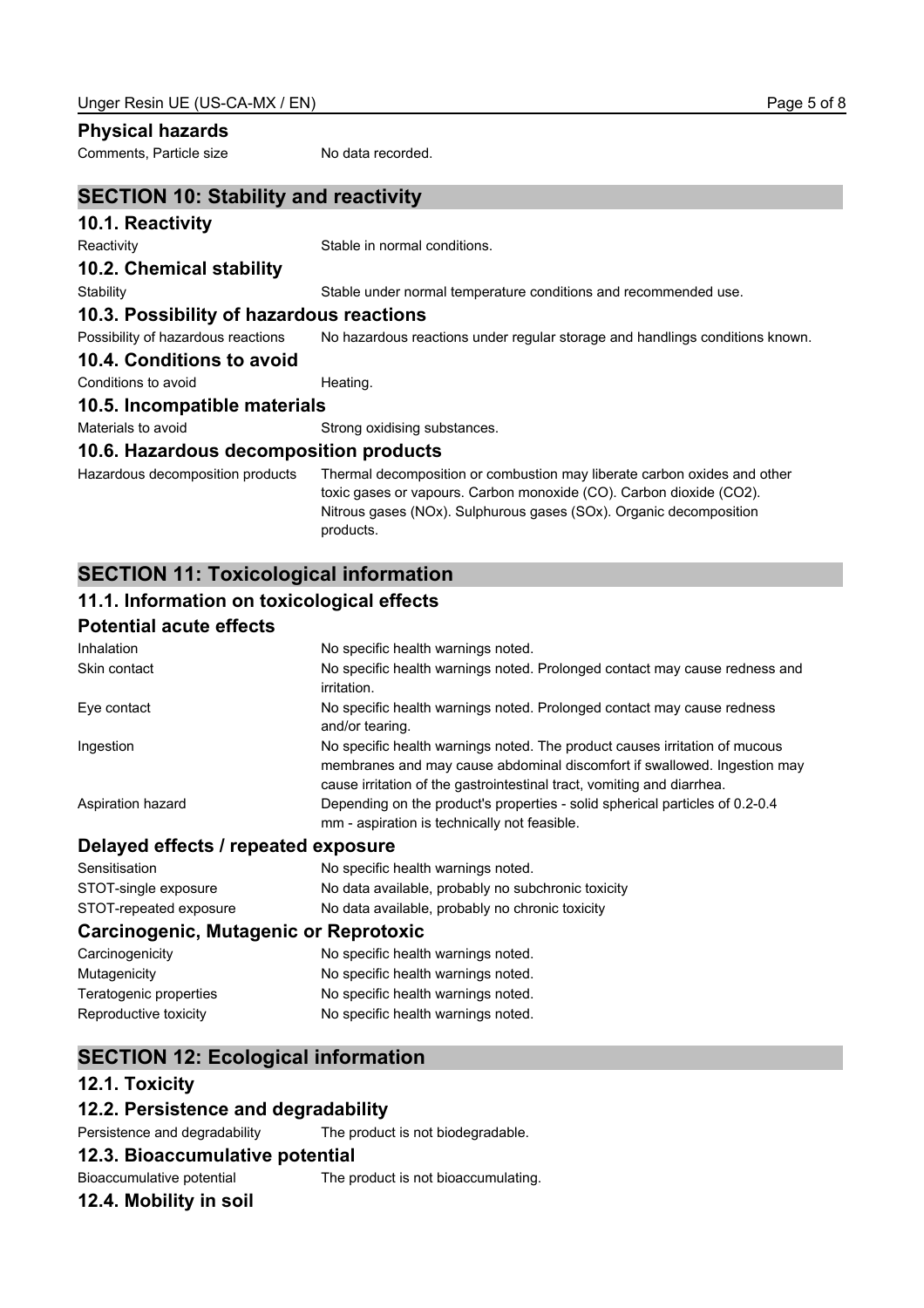| Unger Resin UE (US-CA-MX / EN)             |                                                                  | Page 6 c |
|--------------------------------------------|------------------------------------------------------------------|----------|
| Mobility                                   | Not relevant, due to the form of the product.                    |          |
| 12.5. Results of PBT and vPvB assessment   |                                                                  |          |
| PBT assessment results                     | This product does not contain any PBT or vPvB substances.        |          |
| 12.6. Other adverse effects                |                                                                  |          |
| Comments, Ozone depletion<br>potential     | Ozone depletion potential not known                              |          |
| Comments, Photochemical ozone<br>creation  | Ozone formation potential not known                              |          |
| Comments Global warming potential          | Global greenhouse effect not known                               |          |
| <b>SECTION 13: Disposal considerations</b> |                                                                  |          |
| 13.1. Waste treatment methods              |                                                                  |          |
| Specify the appropriate methods of         | Dispose of waste and residues in accordance with local authority |          |

| disposal                                   | requirements. No specific disposal method required.                        |
|--------------------------------------------|----------------------------------------------------------------------------|
| Relevant waste regulation                  | USA: Federal waste regulation: 40 CFR 261                                  |
|                                            | Canada: Canadian Environmental Protection Act (CEPA 1999; s.s. 1999, c.33) |
|                                            | Part 7 Controlling Pollution and Managing Wastes.                          |
|                                            | Mexico: Regulation of the General Law of Ecological Balance and            |
|                                            | Environmental Protection in Hazardous Waste.                               |
| Product classified as hazardous<br>waste   | No.                                                                        |
| Packaging classified as hazardous<br>waste | No.                                                                        |

# **SECTION 14: Transport information**

| 14.1. UN number                                                                |                                                                                                                      |  |
|--------------------------------------------------------------------------------|----------------------------------------------------------------------------------------------------------------------|--|
| Comments                                                                       | No recommendation given.                                                                                             |  |
| 14.2. UN proper shipping name                                                  |                                                                                                                      |  |
| Comments                                                                       | No recommendation given.                                                                                             |  |
| 14.3. Transport hazard class(es)                                               |                                                                                                                      |  |
| Comments                                                                       | No recommendation given.                                                                                             |  |
| 14.4. Packing group                                                            |                                                                                                                      |  |
| Comments                                                                       | No recommendation given.                                                                                             |  |
| <b>14.5. Environmental hazards</b>                                             |                                                                                                                      |  |
| Comments                                                                       | No recommendation given.                                                                                             |  |
| 14.6. Special precautions for user                                             |                                                                                                                      |  |
| Special safety precautions for user                                            | No recommendation given.                                                                                             |  |
| 14.7. Transport in bulk according to Annex II of MARPOL 73/78 and the IBC Code |                                                                                                                      |  |
| Product name                                                                   | No recommendation given.                                                                                             |  |
| <b>Additional information.</b>                                                 |                                                                                                                      |  |
| Additional information.                                                        | The product is not covered by international regulation on the transport of<br>dangerous goods (IMDG, IATA, ADR/RID). |  |
| ADR / RID - Other information                                                  |                                                                                                                      |  |
| ADR Other information                                                          | No recommendation given.                                                                                             |  |
| <b>ADN</b> - Other information                                                 |                                                                                                                      |  |
| Other information                                                              | No recommendation given.                                                                                             |  |
| <b>IMDG / ICAO / IATA Other information</b>                                    |                                                                                                                      |  |
| <b>IMDG Other information</b>                                                  | No recommendation given.                                                                                             |  |

# **SECTION 15: Regulatory information**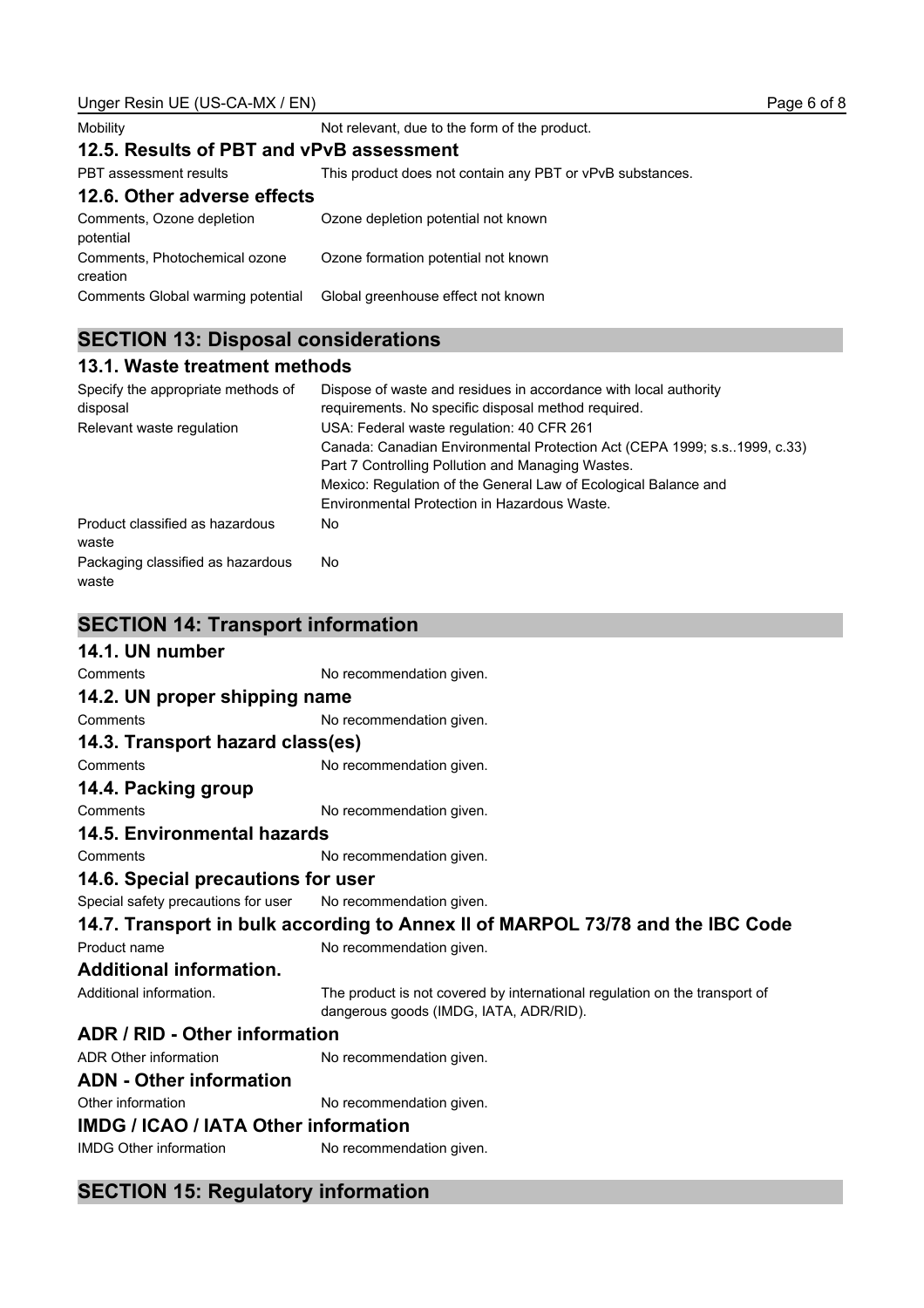| 15.1. Safety, health and environmental regulations/legislation specific for the<br>substance or mixture |                                                                                                                                                                                                                                                                                                                                                                                                                                        |  |
|---------------------------------------------------------------------------------------------------------|----------------------------------------------------------------------------------------------------------------------------------------------------------------------------------------------------------------------------------------------------------------------------------------------------------------------------------------------------------------------------------------------------------------------------------------|--|
| References (laws/regulations)                                                                           | International Inventories                                                                                                                                                                                                                                                                                                                                                                                                              |  |
|                                                                                                         | USA: All compounds are listed on the TSCA Inventory<br>Canada: All components are listed either on the DSL or NDSL.                                                                                                                                                                                                                                                                                                                    |  |
|                                                                                                         | Regulations of the United States of America:                                                                                                                                                                                                                                                                                                                                                                                           |  |
|                                                                                                         | 29 CFR 1910.1200, Subpart Z (Toxic and Hazardous Substances), App. A<br>(Health Hazards), App B (Physical Criteria), App C (Allocation of Label<br>Elements), App D (Minimum Information for a SDS), App E (Trade Secret),<br>App F (Carcinogenicity).                                                                                                                                                                                 |  |
|                                                                                                         | US Federal Regulations:                                                                                                                                                                                                                                                                                                                                                                                                                |  |
|                                                                                                         | <b>SARA 313:</b><br>Section 313 of Title III of the Superfund Amendments and Reauthorization Act<br>of 1986 (SARA). This product does not contain any chemicals which are<br>subject to the reporting requirements of the Act and Title 40 of the Code of<br>Federal Regulations, Part 372                                                                                                                                             |  |
|                                                                                                         | SARA 311/312 Hazard Categories:<br>Acute Health Hazard Yes<br>Chronic Health Hazard No<br>Fire Hazard No<br>Sudden release of pressure hazard No<br>Reactive Hazard No                                                                                                                                                                                                                                                                 |  |
|                                                                                                         | CWA (Clean Water Act):<br>This product does not contain any substances regulated as pollutants pursuant<br>to the Clean Water Act (40 CFR 122.21 and 40 CFR 122.42)                                                                                                                                                                                                                                                                    |  |
|                                                                                                         | <b>CERCLA</b><br>This material, as supplied, does not contain any substances regulated as<br>hazardous substances under the Comprehensive Environmental Response<br>Compensation and Liability Act (CERCLA) (40 CFR 302) or the Superfund<br>Amendments and Reauthorization Act (SARA) (40 CFR 355). There may be<br>specific reporting requirements at the local, regional, or state level pertaining<br>to releases of this material |  |
|                                                                                                         | <b>US State Regulations</b>                                                                                                                                                                                                                                                                                                                                                                                                            |  |
|                                                                                                         | California Proposition 65:<br>This product does not contain any Proposition 65 chemicals.                                                                                                                                                                                                                                                                                                                                              |  |
|                                                                                                         | U.S. State Right-to-Know Regulations:<br>This product does not contain any substances regulated by state right-to-<br>know regulations.                                                                                                                                                                                                                                                                                                |  |
|                                                                                                         | Regulations of Canada:                                                                                                                                                                                                                                                                                                                                                                                                                 |  |
|                                                                                                         | Workplace Hazardous Materials Information System (WHMIS 2015), adoption<br>to the Globally Harmonized System (GHS).<br>Hazardous Products Act (R.S.C., 1985, c.H-3), last amended Feb 11, 2015.<br>Hazardous Products Regulation (SOR / 2015-17), last amended Feb 11,                                                                                                                                                                 |  |

2015.